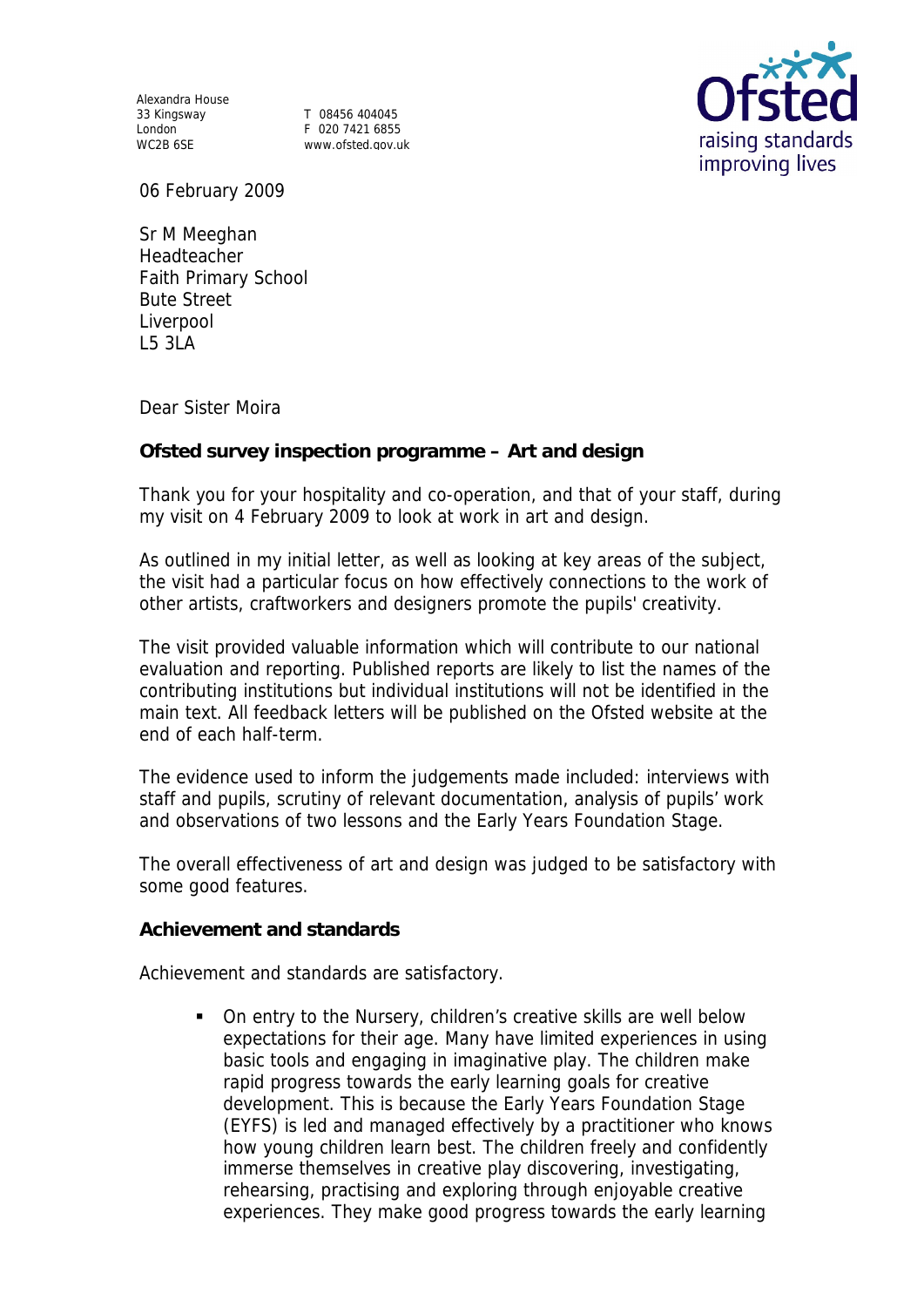goals although the majority have not achieved them by the time they move into Year 1. At the end of EYFS the proportion of pupils working at typical expectations is well below local authority and national averages.

- Pupils' achievement is satisfactory and the subject has a positive impact in all of the Every Child Matters outcomes for learners. For example, pupils make a positive contribution to the community through the subject by exhibiting their work during the school art festival and inviting their parents in to view it. They develop enterprise skills by costing and making crafts to sell for profit at the Christmas Fair.
- Through Key Stages 1 and 2, pupils make steady, sustained progress. Standards are broadly typical in drawing and painting by the end of Key Stage 2. They are below average in other processes mainly because pupils have less frequent practise in for example, printmaking, textiles and 3-dimensional work. The pupils' have limited exposure to a broad range of processes.
- The subject makes a valuable contribution in developing pupils' social and personal skills which are mostly good in art and design lessons.
- The subject provides opportunities for some pupils with learning difficulties and/or disability needs to shine. Through art they are able communicate feely and work independently. This boosts their self-esteem and confidence and contributes to the harmonious and productive atmosphere that enables all pupils to make satisfactory progress and use tools safely in lessons.
- The pupils demonstrate good attitudes and dispositions towards the subject which they regard highly and enjoy. As one pupil commented 'Art is as we see it. We can't get it wrong'.
- The subject makes a good contribution to pupils' spiritual development. Examples were seen where pupils chose to express their thoughts and feelings through art following the sudden loss of a revered member of staff.

**Quality of teaching and learning of art and design**

The quality of teaching and learning is satisfactory.

- **EXECT** Lessons are efficiently organised and workspaces are managed effectively. The best teaching generates a lively pace incorporating approaches with strong appeal to learners matched to clear objectives.
- Teaching assistants provide appropriate support and guidance for pupils with additional learning needs during the main activity so that they successfully complete tasks.
- Relationships are good and most learners respond positively to the teaching.
- Pupils receive helpful, constructive support and guidance throughout lessons. Teacher use plenary sessions interspersed throughout the lesson to reinforce teaching points and to direct pupils towards improvement.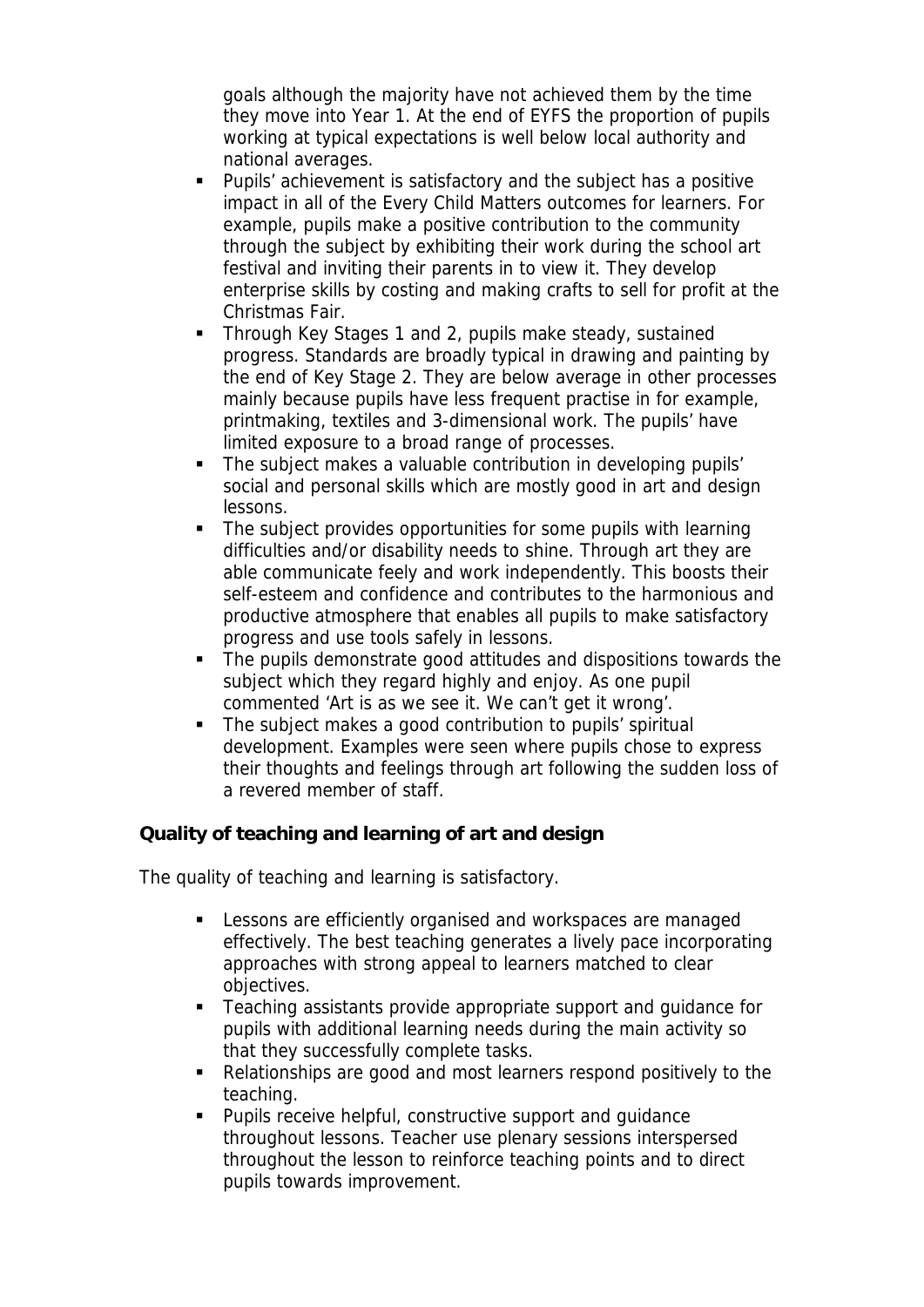- Systems for assessment are underdeveloped. As a result, staff are unable to track pupils' development.
- The pupils are developing satisfactory skills in evaluating their own work. They are taught how to comment on their own and each others' work sensitively orally and in writing.

## **Quality of the curriculum**

The curriculum is satisfactory.

- The curriculum enables teachers and learners to meet the objectives of the Early Years Foundation Stage (EYFS) and the National Curriculum.
- In the EYFS inside the classroom well chosen activities capture children's interest so that they are encouraged into energetic, spontaneous play. Some are engrossed for long periods of time as they build castles with construction blocks, make rockets from junk, experiment and dance to music, pack for a make-believe holiday or patrol the room as police on the beat. The outdoor space is underdeveloped for creative play.
- The curriculum is currently under review and this has had a positive impact on provision for art and design. The school is developing a themed approach in curriculum planning to enable pupils to make connections between subjects. This is generating more opportunities for pupils to explore art through other subjects and to practise their skills more frequently. All staff have contributed to the overarching curriculum plan.
- The school makes good use of visits to local galleries such as the Walker Gallery to extend pupils' experiences in the subject. Opportunities for pupils to work alongside a living artist are rare but cherished by the pupils. They speak enthusiastically of their experience of working with a professional photographer to celebrate the city's status as European Capital of Culture. They learnt new skills in using a simple disposable camera to capture good quality, very creative images of Liverpool.
- **Pupils are given adequate opportunities to use computer software** to explore colour and pattern.

**Leadership and management of art and design**

Leadership and management in art and design are satisfactory.

- In this small school, staff take on roles for clusters of subjects to ensure that time for monitoring and evaluation is used effectively. Art and design comes under the creative development umbrella and is managed by the deputy headteacher who is a non-specialist but keenly promotes the subject and creativity.
- The subject policy is well informed and recently updated.
- Monitoring activities have centred on curriculum planning. This has rightly been a priority for the school this year as the curriculum has moved away from teaching subjects discreetly. The creative curriculum leader has been diligently tracking coverage of the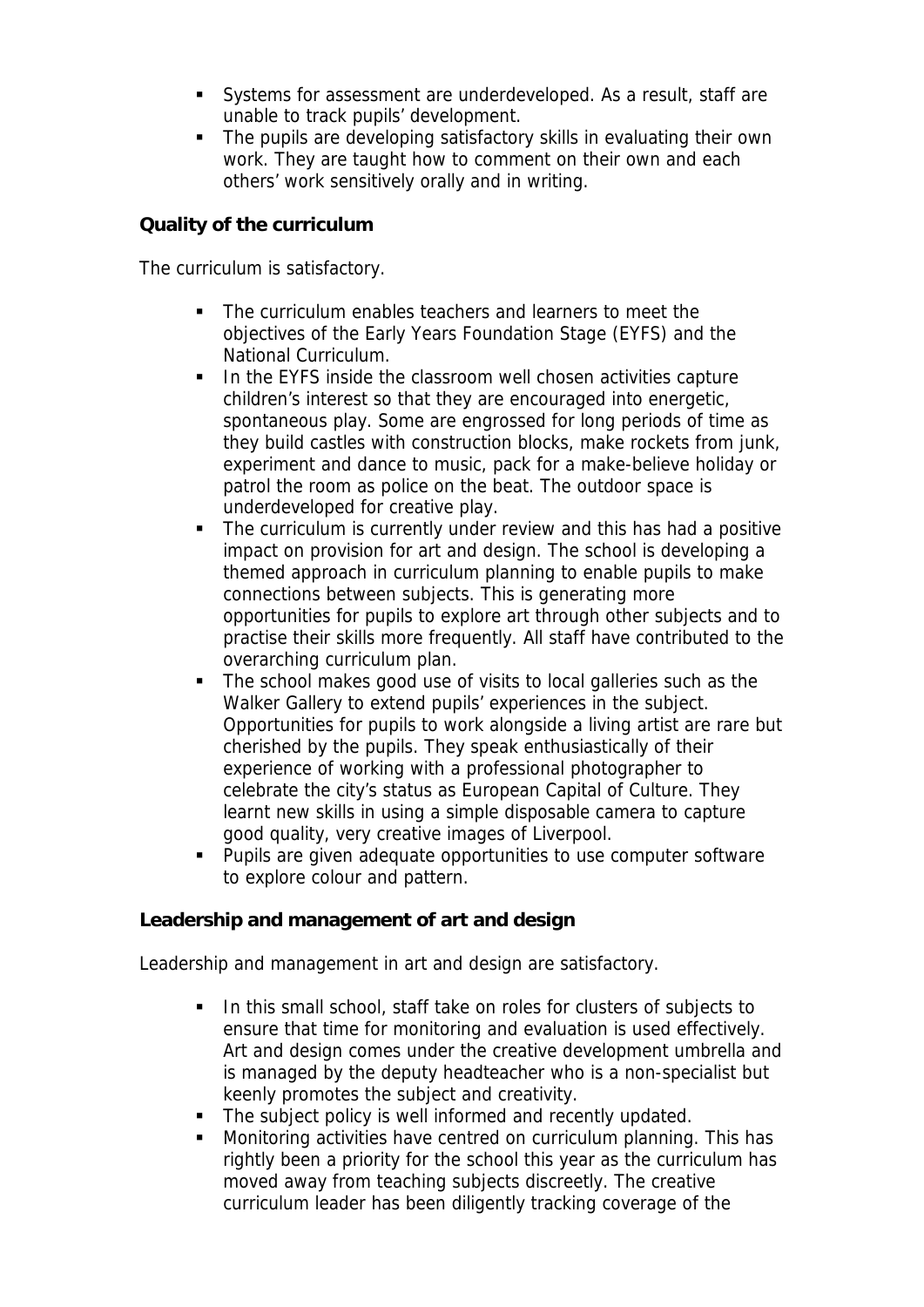subject against National Curriculum objectives to ensure that all requirements are met and that skills are systematically taught. Nonetheless, in monitoring the effectiveness of the subject there is not enough linkage to standards and achievement.

- The school's interior benefits from the varied displays of pupils' work which add a welcome splash of colour to gloomy corners. The school is celebrating the release of funding for a new building. However, the curriculum leader ensures that pupils' art work continues to brighten and add interest to the learning environment.
- **Effective links have been developed with gallery educators and the** local university to broaden experiences for learners.

**Subject issue:** how effectively connections to the work of other artists, craftworkers and designers promote the pupils' creativity.

This is satisfactory.

- Pupils develop satisfactory knowledge and understanding of a limited range of artists, designers and craftspeople from different times, cultures and countries.
- The Art Festival Week provides a valuable opportunity for pupils to make in depth studies of artists, designers and craftworkers. They explore techniques and develop ideas culminating in a finished piece of quality art that is mounted and exhibited tastefully in the school's temporary gallery.
- The pupils revere the quality of their art exhibition depicting art inspired by various painters. One commented that 'We loved every minute of our study of Monet's work'. The pupils' landscapes and seascapes show the influence of the impressionists. Captions written by the pupils convey their feelings as they painted. 'The mood in my picture is happy and peaceful. I hope that it makes you feel happy and peaceful too'.

**Areas for improvement, which we discussed, included:**

- devise systematic procedures for assessing and levelling pupils' work over time
- develop the subject leader's role in monitoring and evaluation beyond provision with more linkage to intended impact on achievement and standards, personal development and well-being
- extend the range of processes that pupils are introduced to and taught how to revisit, review and reapply.

I hope these observations are useful as you continue to develop art and design in the school.

As I explained in my previous letter, a copy of this letter will be sent to your Local Authority and will be published on the Ofsted website. It will also be available to the team for your next institutional inspection.

Ofsted gathers information on the immediate and longer-term impact of survey inspections, both on the institutions themselves, and with a view to